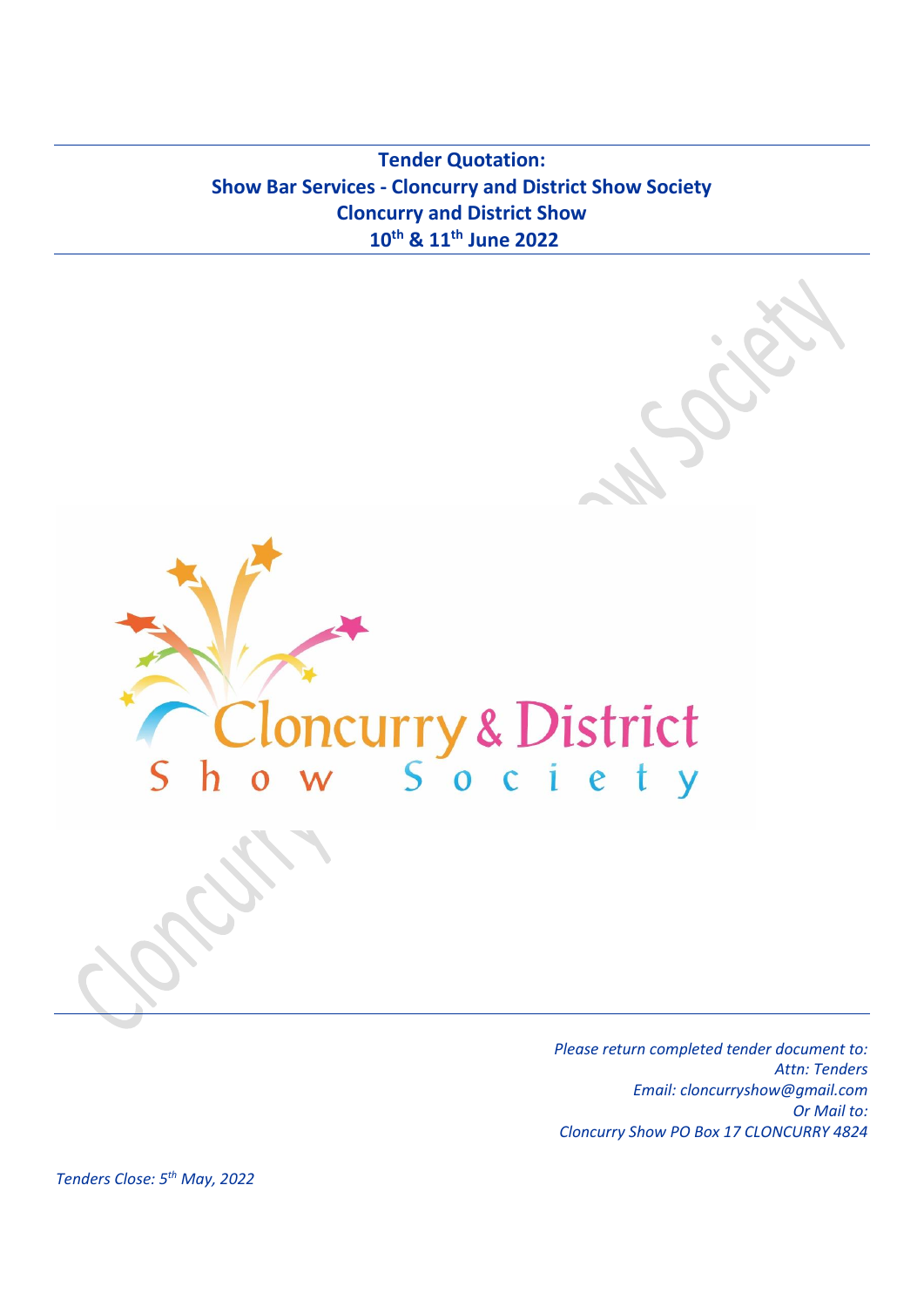# *Cloncurry & District Show Society Inc Application for Tender – Show Bar Services Cloncurry Show 2022*

| <b>Name/ Organisation:</b>      |  |  |
|---------------------------------|--|--|
| Email:                          |  |  |
| 1 <sup>st</sup> Contact Person: |  |  |
| <b>Contact Number:</b>          |  |  |
| 2 <sup>nd</sup> Contact Person: |  |  |
| <b>Contact Number:</b>          |  |  |
|                                 |  |  |

### **Bar service Times:**

There are 2 days of Bar services that your organisation can put forward in this tender. Please tick options your group would like to tender for.

- $\circ$   $\Box$  Friday 10<sup>th</sup> June 2022 11.30am till 4:30 pm (plus area clean) Rec Grounds Bar
- <sup>o</sup> □Friday 10th June 2022 6:00pm till 12:00 pm (plus area clean) Cattlemen's Night Event in Rec Grounds Arena
- $\circ$   $\Box$  Saturday 11<sup>th</sup> June 2022 10.30am till 12:00 pm (plus area clean) Rec Grounds Bar

## **Proposed Contract Amount \$.................**

I/We have read the description of the tender as described in the tender information & submit the above amount to complete the duties as described.

I/We acknowledge that we have the appropriate insurance to indemnify the Cloncurry & District Show Society Inc.

I/We agree to abide by all Occupational Workplace Health & Safety standards.

Please note: This tender document is a contract between the persons/organisation named above and the Cloncurry & District Show.

If your tender is successful, this document serves as an obligation to fulfil the contract.

Please notify the Cloncurry & District Show Society immediately if you are unable to fulfil your obligation.

| Name: | Position in Organisation: |
|-------|---------------------------|
|       |                           |

| Signature: |  |
|------------|--|
|------------|--|

Date:  $\frac{1}{\sqrt{2\pi}}$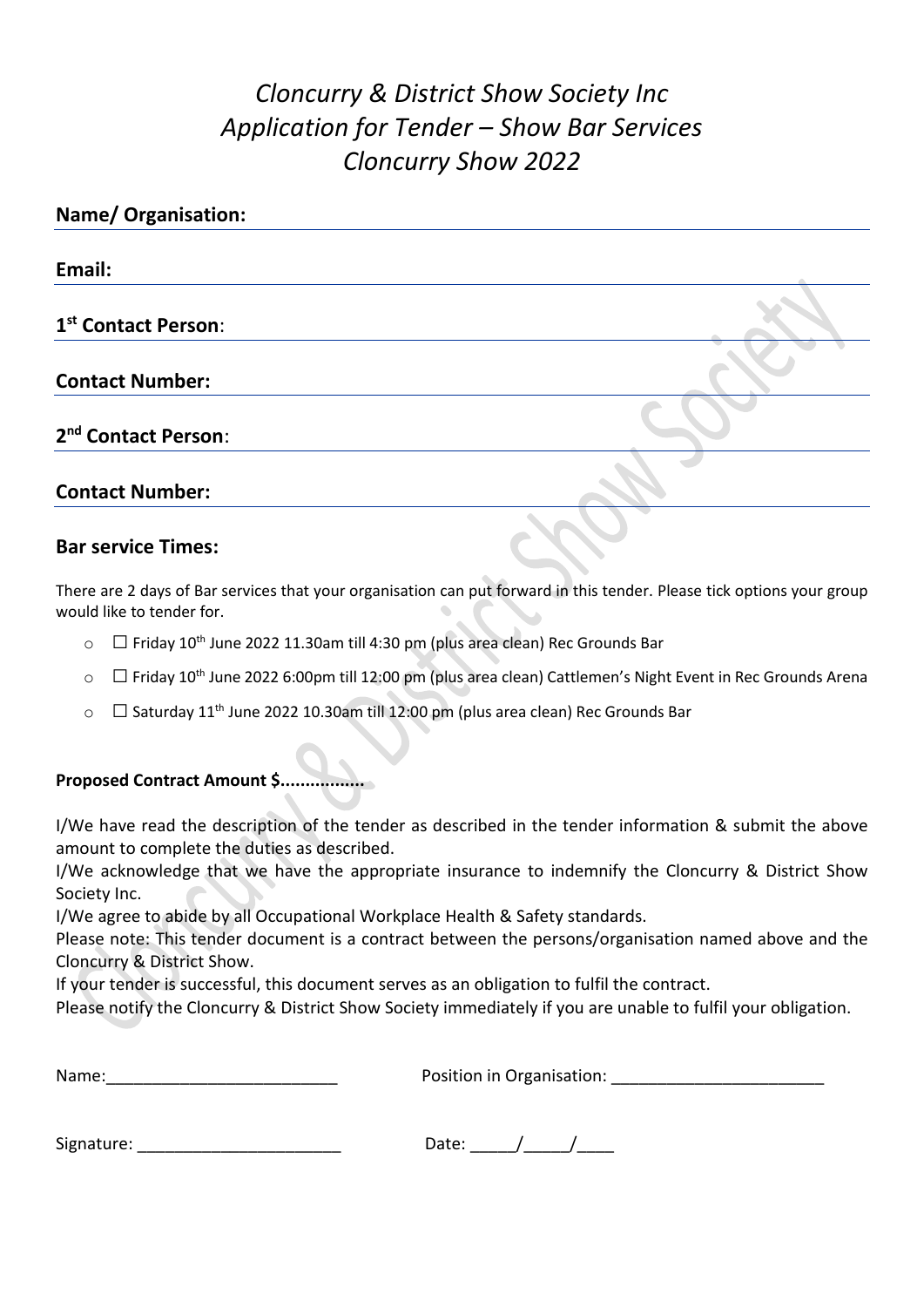# **Responsible Service of Alcohol – the successful tenderer must hold a current valid Responsible Service of Alcohol certificate.**

### **Operational hours and preferred personnel numbers:**

| Date                                | Time                               | Min Number of Personal |
|-------------------------------------|------------------------------------|------------------------|
|                                     |                                    | required per shift     |
| Friday 10 <sup>th</sup> June 2022   | $11:30$ am - 4:30pm                |                        |
| Friday 10 <sup>th</sup> June 2022   | $6:00 \text{pm} - 12:00 \text{am}$ |                        |
| Saturday 11 <sup>th</sup> June 2022 | $10:30$ am - 12:00am               | 10                     |

- These times include set up, training on tills and clean-up of service areas, all personal must be over the age of 18.
- 2 people will be present at all times, at the ticket counter, handling all cash & eftpos transactions.

### **General Conditions:**

- There should be a person able to be contacted at all times in case of emergencies.
- Dress standards and attire must be adhered too, the Community Organisation Shirt is required and closed in shoes are compulsory.
- Normal workplace health and safety regulations must be followed at all times.
- A roster of bar staff must be made available to the Show Society by 4pm Monday afternoon, prior to the show commencing.

### **Bar Requirements:**

- The successful Tenderer will be required to provide personnel to operate the Bar of the Cloncurry & District Show Society Bar 2022.
- The role will involve charging patrons as they enter the Bar service areas, taking and processing of cash and EFTPOS transactions and the ticketing system on behalf of the Cloncurry and District Show.
- No volunteer passes will be given for free show entry as this is a paid tender.
- 4 x security passes will be given to move within the show grounds for the purpose of toilet breaks and office visits. For those volunteers who are only attending to work for their chosen community group, arrangements will be made for their entry to show grounds via security.
- Clubs/Organisations must provide with their tender documents, a **certificate of currency** of liability insurance, to be eligible for consideration of their tender.
- The Bar will be provided with a float which should be checked and signed for prior to each shift commencement.
- The Bar will have a till and we ask that time is given to go over and train on the operation of the till and ticketing system prior to each shift change. We suggest that only 2 people per shift operate the till and ticketing.